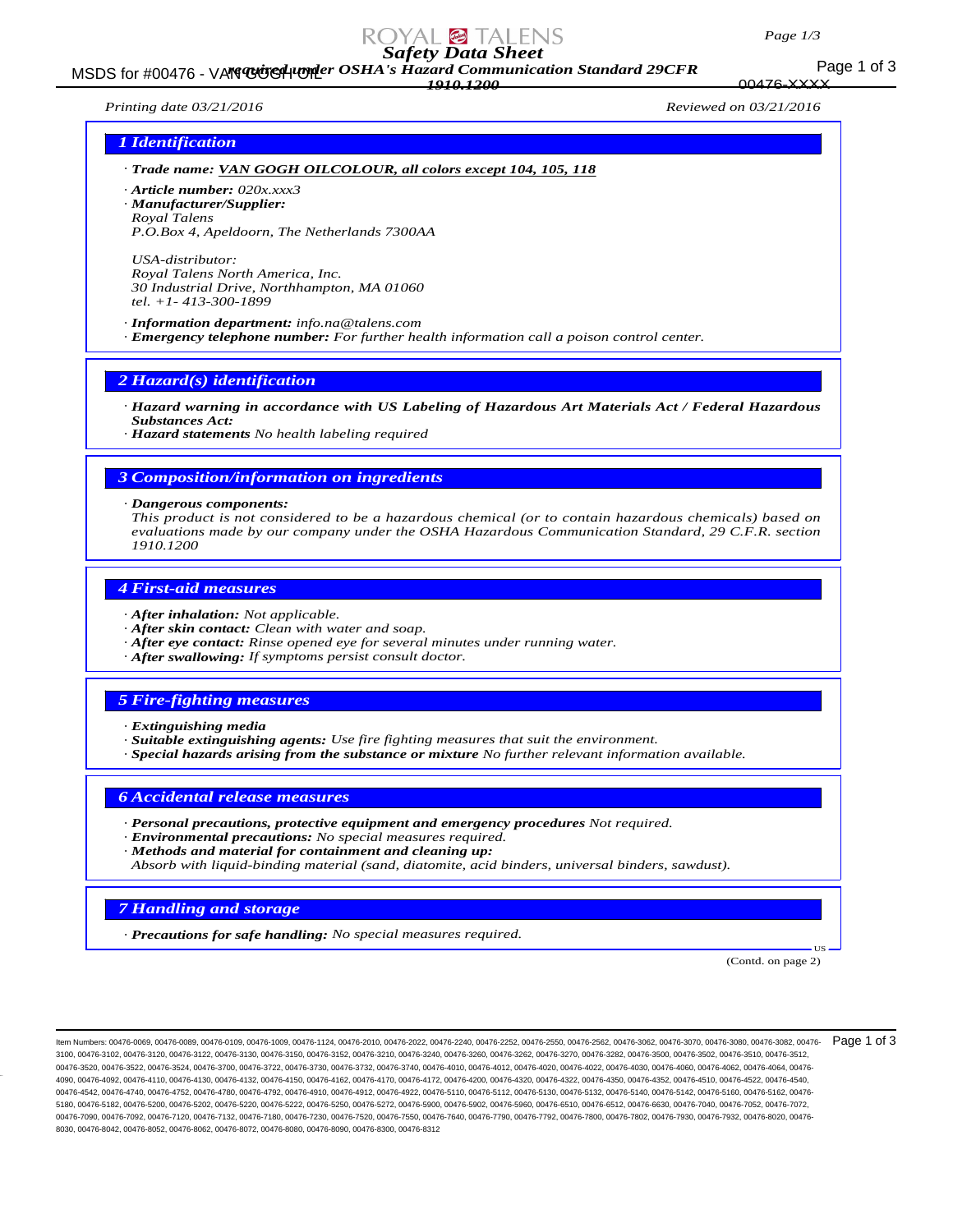#### *Page 2/3*

# *Safety Data Sheet*

MSDS for #00476 - VAN GUGH UNDER OSHA's Hazard Communication Standard 29CFR<br>MSDS for #00476 - VAN GUGH UNDER OSHA's Hazard Communication Standard 29CFR *1910.1200*

*Printing date 03/21/2016 Reviewed on 03/21/2016*

(Contd. of page 1)

## *8 Exposure controls/personal protection*

*· General protective and hygienic measures: Wash hands before breaks and at the end of work. · Eye protection: Not required.*

| 9 Physical and chemical properties                                                                                                                        |                                        |
|-----------------------------------------------------------------------------------------------------------------------------------------------------------|----------------------------------------|
| $\cdot$ Appearance:                                                                                                                                       |                                        |
| Form:                                                                                                                                                     | Pasty                                  |
| Color:                                                                                                                                                    | According to product specification     |
| $\cdot$ Odor:                                                                                                                                             | <i>Characteristic</i>                  |
| $\cdot$ Change in condition<br>Melting point/Melting range: Not determined.<br><b>Boiling point/Boiling range:</b> $> 99 \degree C$ ( $> 210 \degree F$ ) |                                        |
| $\cdot$ Flash point:                                                                                                                                      | $> 99 \degree C$ ( $> 210 \degree F$ ) |
| <b>Explosion limits:</b>                                                                                                                                  |                                        |
| Lower:                                                                                                                                                    | Not determined.                        |
| <b>Upper:</b>                                                                                                                                             | Not determined.                        |
| $\cdot$ Density:                                                                                                                                          | $1.1 - 2.0$ g/cm3                      |
| · Solubility in / Miscibility with<br>Water:                                                                                                              | Not miscible                           |

## *10 Stability and reactivity*

*· Thermal decomposition / conditions to be avoided: No decomposition if used according to specifications.*

- *· Possibility of hazardous reactions No dangerous reactions known.*
- *· Conditions to avoid No further relevant information available.*
- *· Incompatible materials: No further relevant information available.*

## *11 Toxicological information*

*· Carcinogenic categories:*

*· IARC (International Agency for Research on Cancer)*

*None of the ingredients is listed.*

*· NTP (National Toxicology Program)*

*None of the ingredients is listed.*

*· OSHA-Ca (Occupational Safety & Health Administration)*

*None of the ingredients is listed.*

## *12 Ecological information*

*· General notes:*

*Do not allow undiluted product or large quantities of it to reach ground water, water course or sewage system.*

(Contd. on page 3)

US

ltem Numbers: 00476-0069, 00476-0089, 00476-0109, 00476-1009, 00476-1124, 00476-2010, 00476-2022, 00476-2240, 00476-2252, 00476-2550, 00476-2562, 00476-3062, 00476-3070, 00476-3080, 00476-3080, 00476-3082, 00476-3080, 0047 3100, 00476-3102, 00476-3120, 00476-3122, 00476-3130, 00476-3150, 00476-3152, 00476-3210, 00476-3240, 00476-3260, 00476-3262, 00476-3270, 00476-3282, 00476-3500, 00476-3502, 00476-3510, 00476-3512, 00476-3520, 00476-3522, 00476-3524, 00476-3700, 00476-3722, 00476-3730, 00476-3732, 00476-4010, 00476-4012, 00476-4020, 00476-4022, 00476-4030, 00476-4060, 00476-4060, 00476-4050, 00476-4022, 00476-4030, 00476-4060, 00476-4 4090, 00476-4092, 00476-4110, 00476-4130, 00476-4132, 00476-4150, 00476-4162, 00476-4170, 00476-4172, 00476-4200, 00476-4320, 00476-4322, 00476-4350, 00476-4352, 00476-4510, 00476-4522, 00476-4540, 00476-4542, 00476-4740, 00476-4752, 00476-4780, 00476-4792, 00476-4910, 00476-4912, 00476-4912, 00476-5110, 00476-5112, 00476-5130, 00476-5132, 00476-5140, 00476-5142, 00476-5140, 00476-5160, 00476-5160, 00476-5160, 00476-5 5180, 00476-5182, 00476-5200, 00476-5202, 00476-5220, 00476-5222, 00476-5250, 00476-5272, 00476-5900, 00476-5902, 00476-5960, 00476-6510, 00476-6512, 00476-6630, 00476-7040, 00476-7052, 00476-7072, 00476-7090, 00476-7092, 00476-7120, 00476-7132, 00476-75180, 00476-7520, 00476-7520, 00476-7550, 00476-7640, 00476-7790, 00476-7792, 00476-7800, 00476-7802, 00476-7930, 00476-7932, 00476-793, 00476-7802, 00476-7930, 00476-7 8030, 00476-8042, 00476-8052, 00476-8062, 00476-8072, 00476-8080, 00476-8090, 00476-8300, 00476-8312